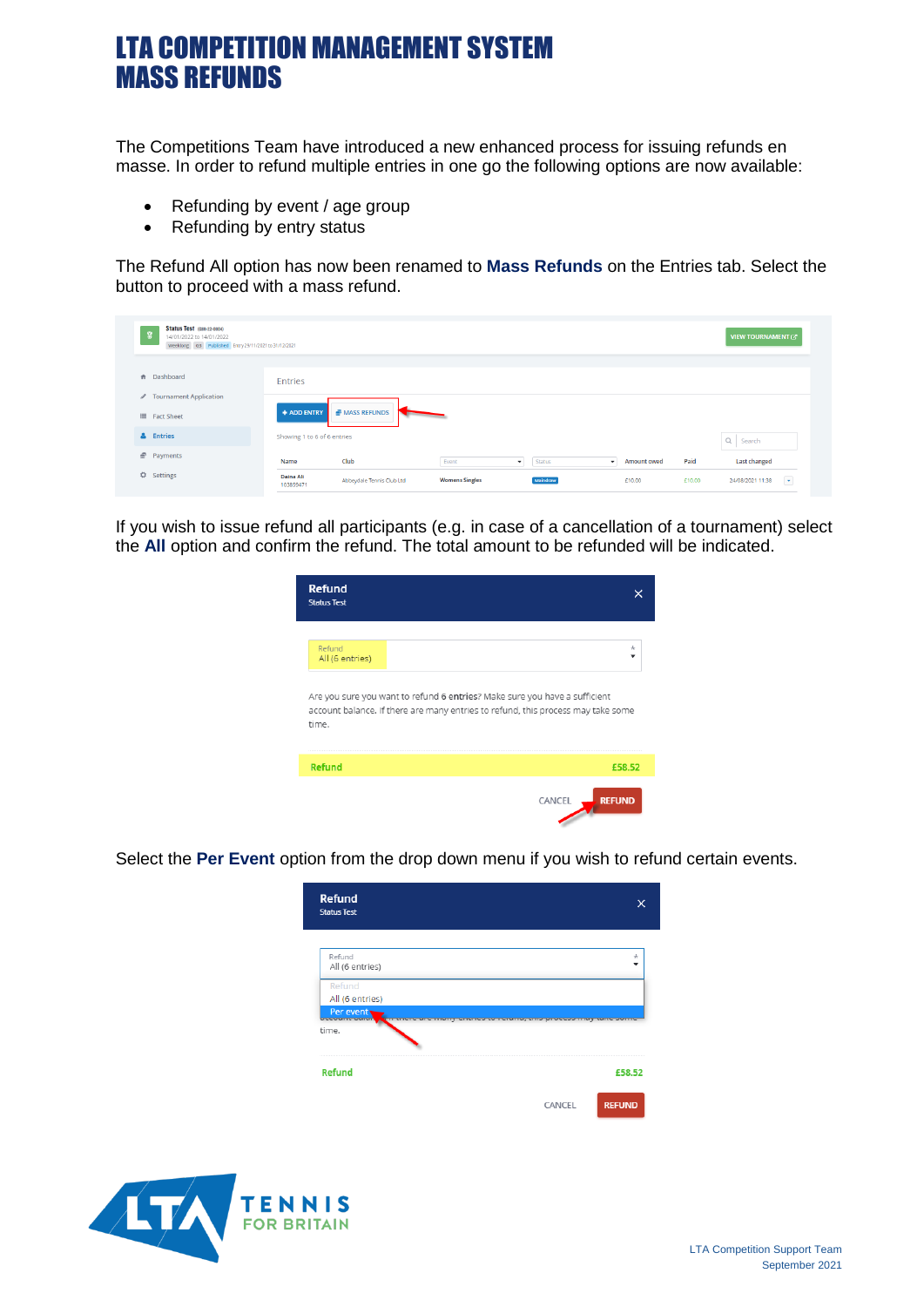All available events will be listed in the dropdown. Select the required event.

| <b>Refund</b><br><b>Status Test</b> |                          |
|-------------------------------------|--------------------------|
| Refund                              | $\pm$                    |
| Per event                           | $\overline{\phantom{a}}$ |
| Event                               | $\star$                  |
| Mens Singles                        | $\overline{\phantom{a}}$ |
| <b>Status</b>                       | $\star$                  |
| Unassigned                          | ٠                        |

You can select the status of entries within an event too. The **Unassigned** status will list all players who entered online but have no acceptance status allocated. You can proceed with refunding all players without an Acceptance Status using the Unassigned option. All relevant entries will be displayed.

If you wish to refund players on a specific list e.g. on the Reserve List / Exclude list select the relevant status from the dropdown menu. All relevant entries will be listed.

| <b>Refund</b><br><b>Status Test</b> |                          |
|-------------------------------------|--------------------------|
| Refund                              | $\star$                  |
| Per event                           | $\overline{\phantom{a}}$ |
| Event                               | $\star$                  |
| Mens Singles                        | $\overline{\phantom{a}}$ |
| <b>Status</b>                       | $\star$                  |
| Reserve List                        | $\overline{\phantom{a}}$ |

Are you sure you want to refund 1 entry? If there are many entries to refund, this process may take some time.

| <b>Michael Seed</b>                 | 100554107 |        | £10.00        |
|-------------------------------------|-----------|--------|---------------|
| Refund<br>Minus administration fees |           |        | £10.00        |
| <b>Refund</b>                       |           |        | £10.00        |
|                                     |           | CANCEL | <b>REFUND</b> |

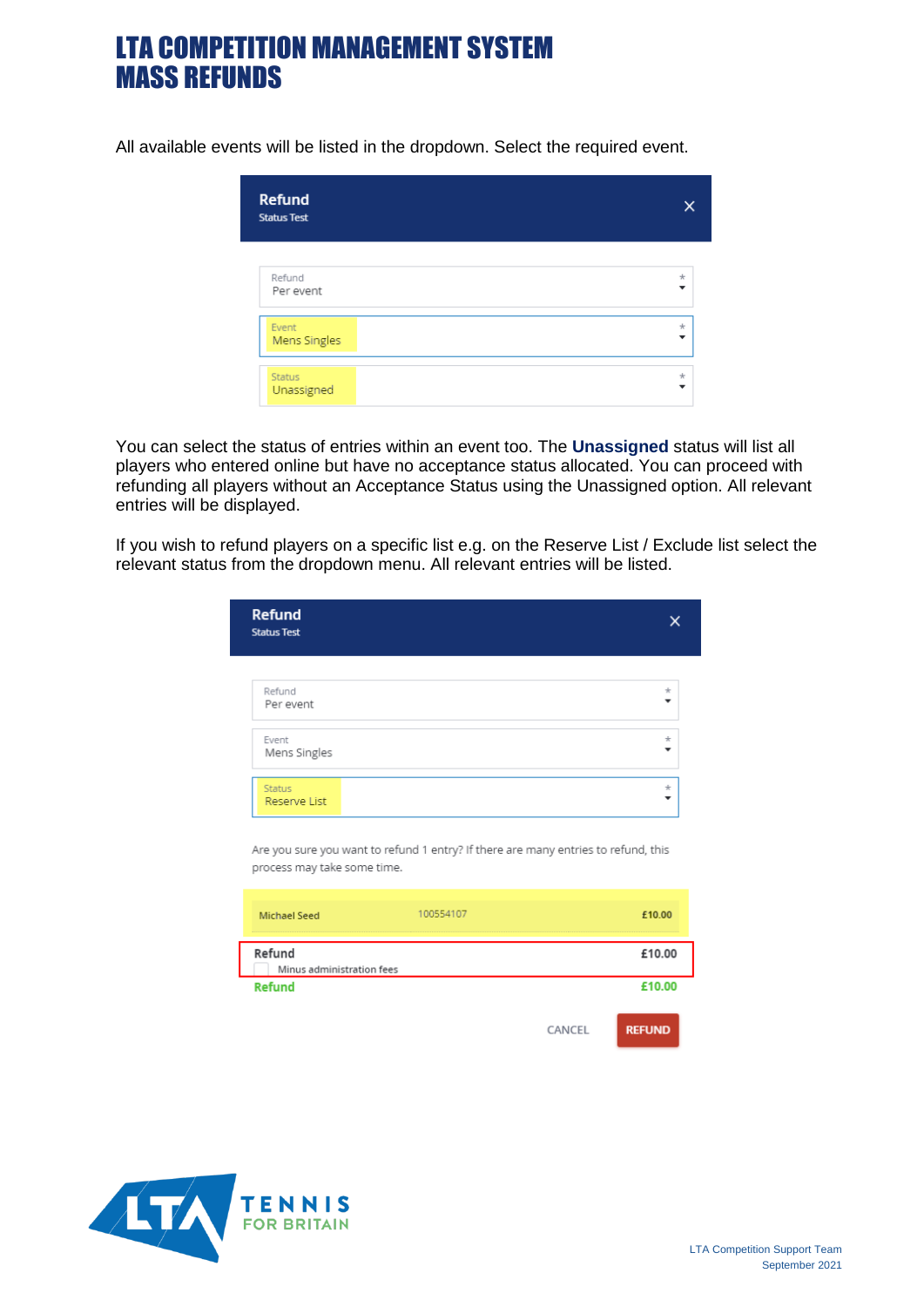There is an option to issue refunds with the administration fee deducted (for withdrawals & late withdrawals). Select the **Minus administration fees** tick box if you wish to issue this type of refund. The total amount will change accordingly.

| <b>Refund</b><br><b>Status Test</b> |                                                                                    | ×                  |
|-------------------------------------|------------------------------------------------------------------------------------|--------------------|
| Refund<br>Per event                 |                                                                                    | $\star$            |
| Event<br>Mens Singles               |                                                                                    | $\star$            |
|                                     |                                                                                    | $\star$            |
| Status<br>Reserve List              |                                                                                    | -                  |
| process may take some time.         | Are you sure you want to refund 1 entry? If there are many entries to refund, this |                    |
| Michael Seed                        | 100554107                                                                          | £10.00             |
| Refund<br>Minus administration fees |                                                                                    | £10.00<br>$-E0.74$ |

Click on **Refund** to process the refund(s).

A confirmation screen will appear to confirm that the refund(s) are being processed. The relevant entries will have an orange triangle showing.

|                                    | MASS REFUNDS               |                       |                                           |                                         |          |                     |                          |
|------------------------------------|----------------------------|-----------------------|-------------------------------------------|-----------------------------------------|----------|---------------------|--------------------------|
| Showing 1 to 6 of 6 entries        |                            |                       |                                           |                                         |          | Q<br>Search         |                          |
| Name                               | Club                       | Event                 | <b>Status</b><br>$\overline{\phantom{a}}$ | Amount owed<br>$\overline{\phantom{a}}$ | Paid     | <b>Last changed</b> |                          |
| <b>Daina Ali</b><br>103859471      | Abbeydale Tennis Club Ltd  | <b>Womens Singles</b> | Maindraw                                  | £10.00                                  | £10.00   | 24/08/2021 11:38    | $\overline{\phantom{0}}$ |
| <b>Marisa Ali</b><br>103932306     | Abbeydale Tennis Club Ltd  | <b>Womens Singles</b> | <b>Reserve List</b>                       | £10.00                                  | £9.26    | 24/08/2021 11:41    | $\bullet$                |
| <b>Sangeeta Arora</b><br>104253832 | Thistleworth LTC           | <b>Womens Singles</b> | <b>Exclude List</b>                       | £10.00                                  | £9.26    | 24/08/2021 11:42    | ٠                        |
| <b>Richard Baxter</b><br>100179963 | Abbeydale Tennis Club Ltd  | <b>Mens Singles</b>   | Maindraw                                  | £10.00                                  | £10.00   | 24/08/2021 11:43    | $\overline{\phantom{a}}$ |
| <b>Michael Seed</b><br>100554107   | Ponteland Lawn Tennis Club | <b>Mens Singles</b>   | <b>Reserve List</b>                       | £10.00                                  | £10.00 A | 24/08/2021 11:44    | $\blacktriangledown$     |
| <b>Jon Watson</b><br>103988567     | Abbeydale Tennis Club Ltd  | <b>Mens Singles</b>   | <b>Exclude List</b>                       | £10.00                                  | £10.00   | 24/08/2021 11:44    | $\overline{\phantom{a}}$ |